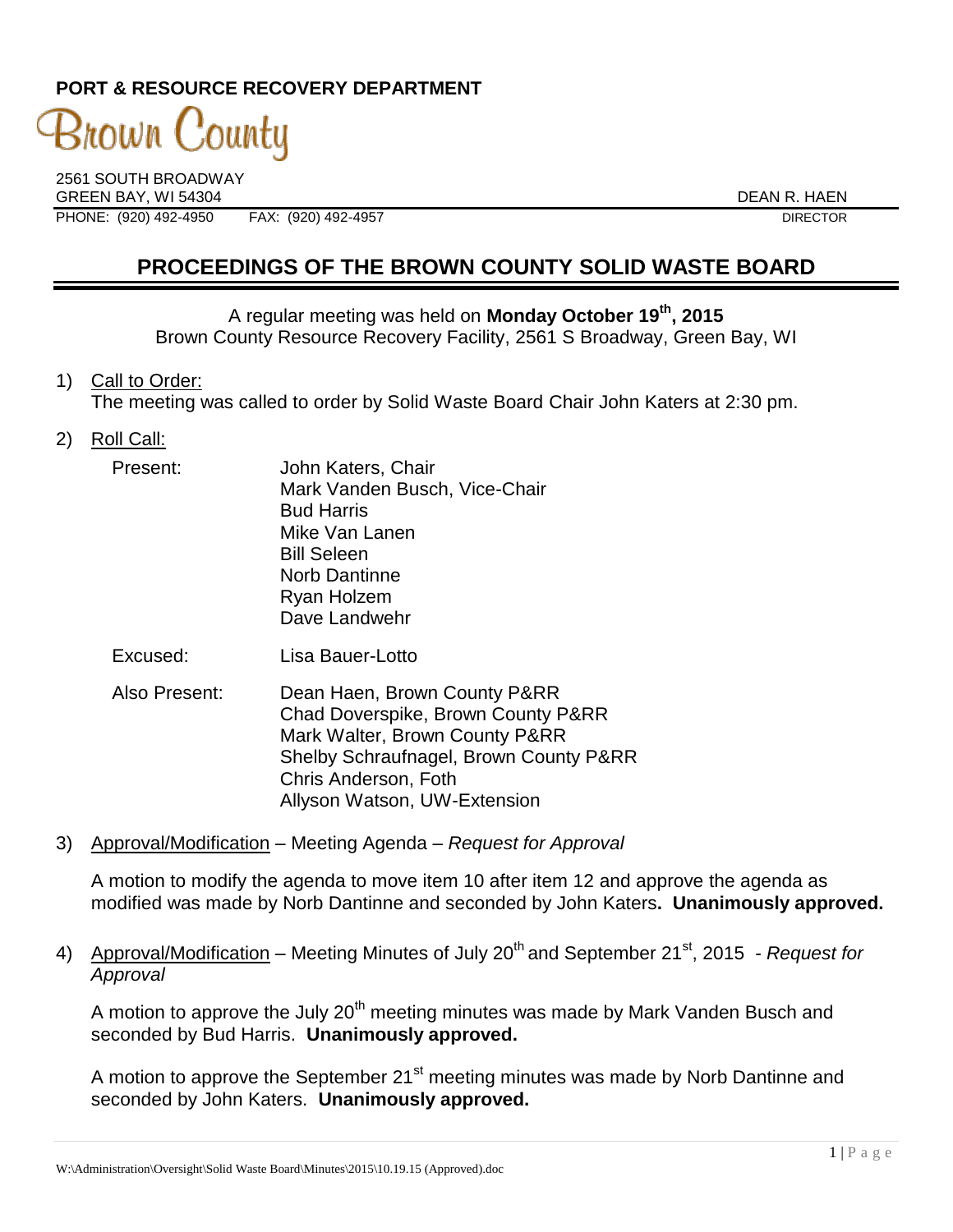#### 5) Announcements/Communication

No announcements or communication.

#### 6) HHW Awareness Week – *Update*

Mr. Walter explained that since 2001 the first full week of October has been declared Household Hazardous Waste (HHW) Awareness Week. To promote the awareness week television stations ran news clips, the Department worked with Cumulus Radio to run 275 clips and ads were placed in the local papers. Mr. Blan provided the volume of material that was collected during this week, as well as the total number of participants. Mr. Walter explained that this year fewer people participated, however, more weight was collected than in the past two years. An effort is being made to make people aware that HHW is open all year round.

The Department has begun to do targeted ads towards dental and medical offices to get more business material to come in. NEW Water will help in the effort to target dental offices to ensure that they are all using mercury traps and are properly disposing of mercury. The Department has developed a program to make sure that this mercury can be collected.

Mr. Katers added that since the Solid and Hazardous Waste Education Center (SHWEC) was dissolved in the state budget, the Environmental Management and Business Institute (EMBI) at UW-Green Bay has started doing the work that SHWEC was doing; this includes pharmaceuticals information and managing the recycling markets directory. The university has been negotiating with the DNR to move it over to UWGB.

Mr. Dantinne asked what happens to the paint that people bring in for disposal. Mr. Walter explained that about 10-20% of paint goes into the product exchange room for people to come and pick up for free. The rest is sent to Amazon Paint for paint recycling and disposal.

#### *7)* Compactor and Building Expansion – *Update*

Mr. Doverspike stated that the compactor has been working well. It has been in operation for three weeks and it has been averaging about 24.5 tons of material on a trailer. The amount of wind-blown material has decreased; staff time needed to move around material and the wait time for trucks to dump their recycling has also decreased because now they are able to use both entrances to dump. Mr. Haen provided that in regards to the budget, the contractor cost is within 5%, had there not been contaminated soil at the site, the project would have been within budget. Engineering cost is significantly higher primarily due to the contractor being inexperienced. Foth was required to be onsite much more than planned to ensure everything was being done right by Badgerland Buildings. Mr. Anderson stated that the additional cost to Foth was due to Foth having to oversee a lot more of the project than originally planned, they spent time on the contaminated soil issues, and a few items added that were not part of the original contract. Mr. Doverspike added that Mr. Anderson kept a record of the time that Foth spent doing oversight of Badgerland's work.

Mr. Landwehr asked if there are any repercussions in the contract to recoup these additional costs because of Badgerland's inexperience. Mr. Doverspike explained that the conversation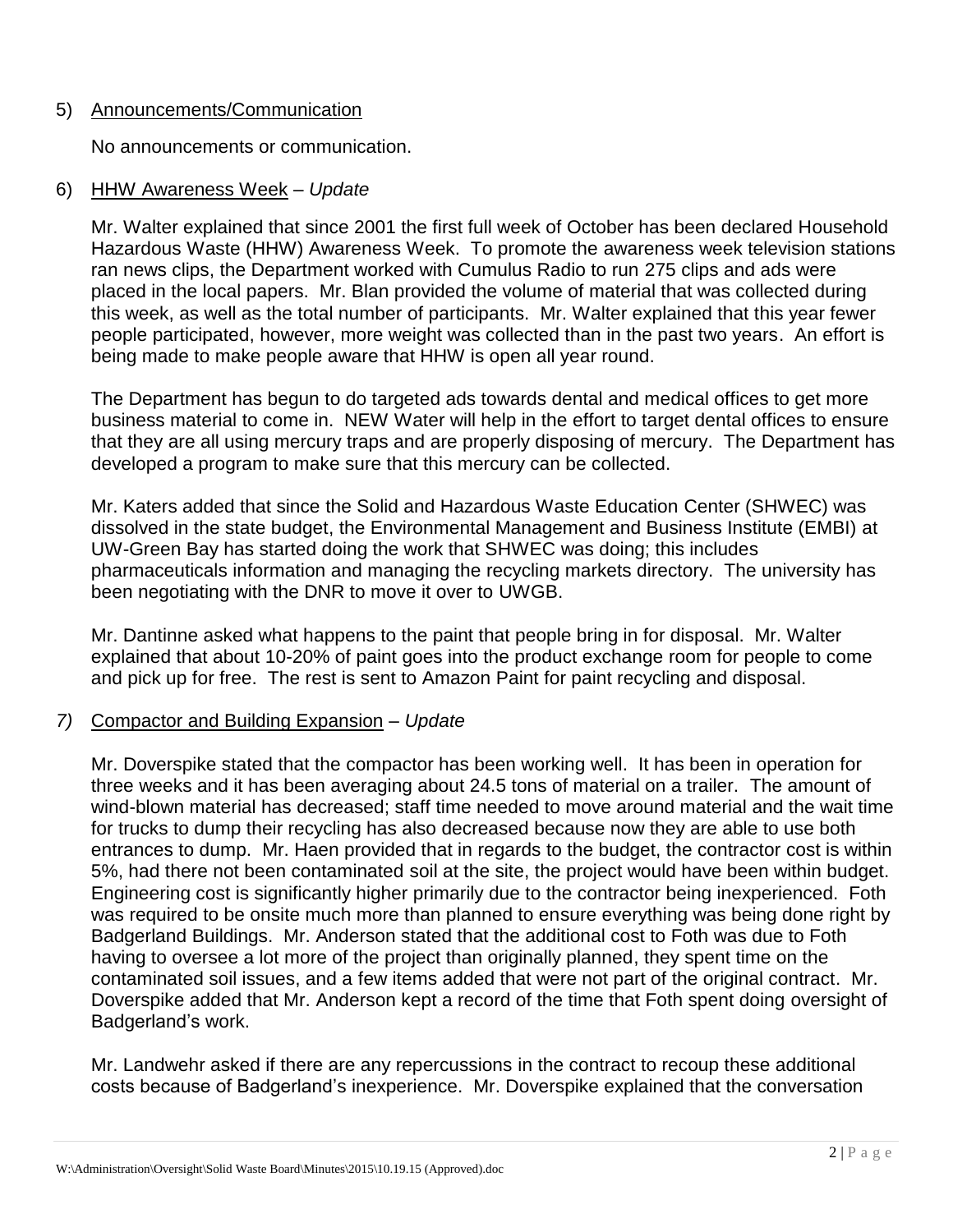has not happened, however, final payments have not been made yet. Mr. Landwehr is worried that if repercussions were not stated in the contract, very little can be done.

8) Director's Report

Mr. Haen stated that a contract with Waste Management, Inc. is being final negotiated with the expectation of Solid Waste Board approval at the next meeting.

Mr. Haen stated that recycling markets are down and the small Oconto and Manitowoc County processing facilities are not doing very well. There might be opportunities to bring them into the BOW system. BOW may potentially be adding Chippewa County to the system as well. The reason BOW is doing so well is because of economies of scale. Mr. Walter stated that the charge increased \$5.00 a ton due to poor market conditions. Since September the national market has drastically decreased. The new steel price is down to \$55 a ton; at the beginning of the year steel prices were at \$220 a ton.

Mr. Landwehr informed the board that the Town of Lawrence was very upset about the rate change in the middle of the year because it affected their budget. Mr. Haen was appreciative for the feedback. He stated that when the budget is set in July it is essentially being set for an 18 months period of time. The change in the recycling markets that occurred this year is not something the Department could have predicted last summer. For budget purposes Brown County is always conservative when communicating with municipal customers, but we were not conservative enough is this situation. Mr. Landwehr added that Outagamie County has not increased their tipping fee and are holding off until the new year.

9) Such other Matters as Authorized by Law

No other matters were discussed.

10) Compactor and Building Expansion Tour

Item moved after adjournment.

11) **Convene in Closed Session:** Notice is hereby given that the governmental body will adjourn into a closed session during the meeting for discussion and possible action regarding the Fox River Fiber agreement and Outagamie County's position and the strategies to explore regarding said negotiations for resolution, closed session is authorized pursuant to Wisconsin Statutes Section §19.85 (1), any meeting of a governmental body may be convened in closed session for the purposes of:(e) "deliberating or negotiating the purchase of public properties, the investing of public funds or conducting other specified public business, whenever competitive or bargaining reasons require a closed session".

A motion to go into closed session was made by Norb Dantinne and seconded by Dave Landwehr. Roll call vote taken. Ayes: Katers, Vanden Busch, Harris, Van Lanen, Seleen, Dantinne, Holzem, Landwehr. **Motion carried unanimously.**